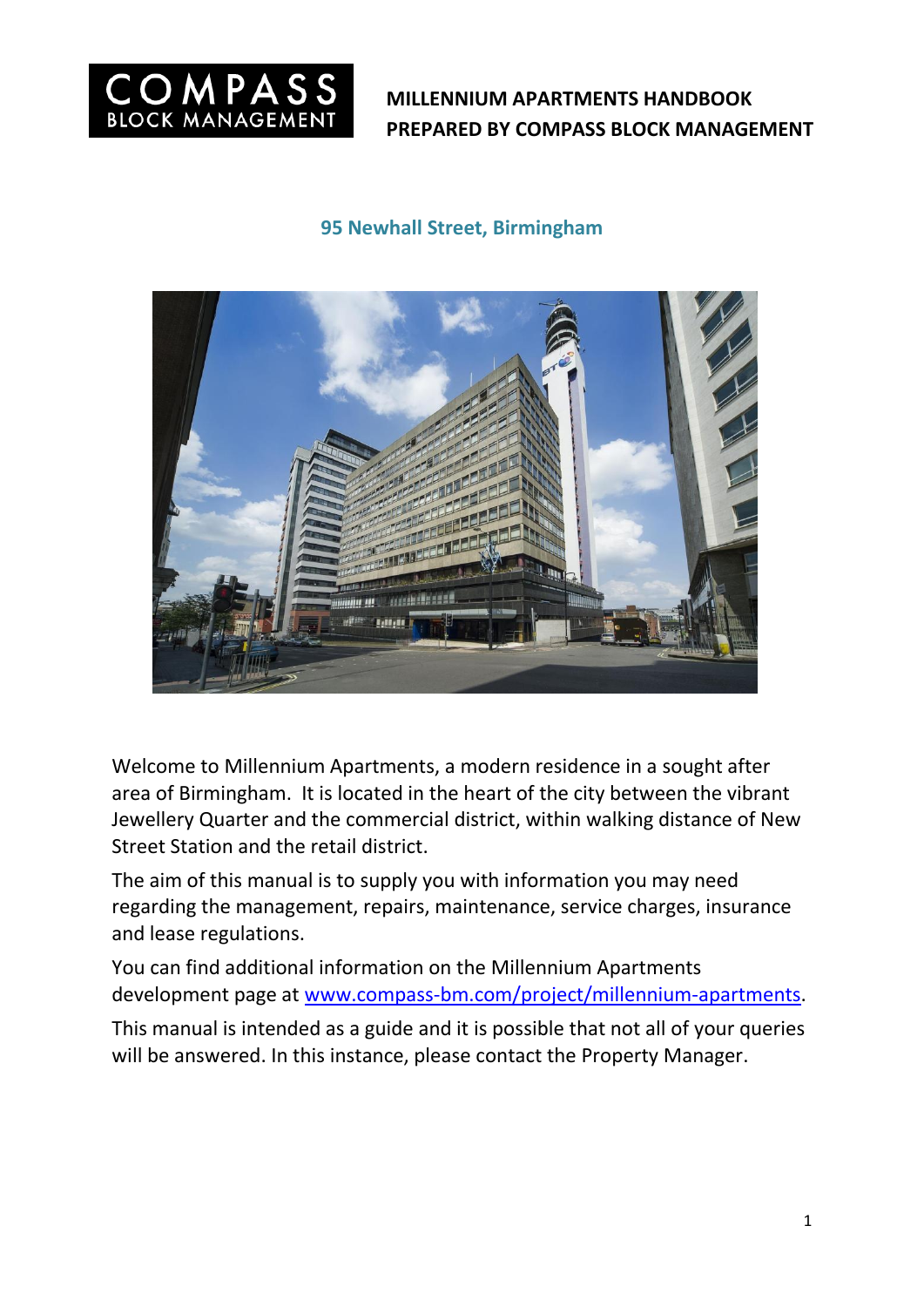

### **MANAGEMENT STRUCTURE**

## **Millennium Apartments Management Company Limited**

On purchasing an apartment at Millennium Apartments the Leaseholder / Freeholder becomes a shareholder in Millennium Apartments Management Company Limited.

The principal objective of the company is to ensure that Millennium Apartments is managed to high standards, in accordance with the terms of leases and all other relevant statutes or regulations.

Compass Block Management is appointed to manage the apartments and the estate and to provide advice on all matters relating to management and administration of the estate.

### **Concierge**

Millennium benefits from a concierge service at the front desk located at the main entrance. The concierge is present during normal working hours.

## **Concierge (Eamon): 0121 685 1090**

### **General Communications**

General notices are posted on the noticeboard in the ground floor lobby, and maintenance updates are posted on the Millennium Apartments development page at [www.compass](http://www.compass-bm.com/project/millennium-apartments)[bm.com/project/millennium-apartments.](http://www.compass-bm.com/project/millennium-apartments) From time to time, residents and leaseholders may also receive a circular in the post or through their letter box. You should find all the information you need at [www.compass-bm.com/project/millennium-apartments.](http://www.compass-bm.com/project/millennium-apartments)

For anything else, the Property Manager and Accounts Manager can be contacted at our head office.

**Head Office: 0121 236 5757**

**Out of Hours (Emergencies Only): 0345 606 7660**

### **MANAGING AGENT & STAFF**

**The duties of the Managing Agent include:-**

- •**FINANCIAL:** Accounting and service charge administration.
- •**STAFF:** Recruitment; employment; payroll and administration.
- •**INSURANCE:** Liaising with insurance providers.

•**ADMINISTRATION:** Maintaining leaseholder and site records.

•**ESTATE MANAGEMENT:** Health and safety at work; repairs and renewals; maintenance of sub contracts where appropriate.

•**LEGAL:** Acting as Company Secretary for Millennium Apartments Management Company Limited, liaising with solicitors regarding the conveyance of apartments.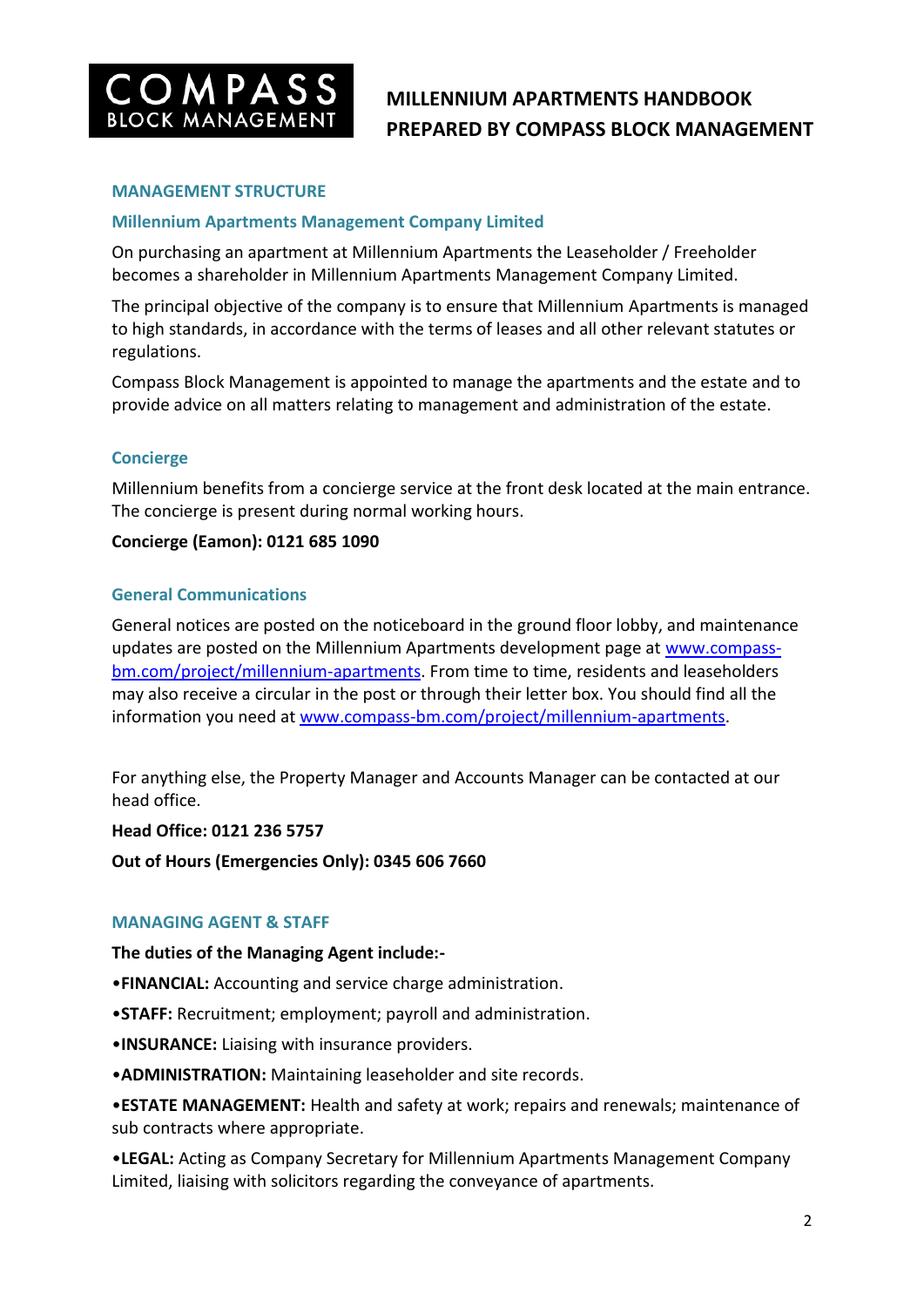

•**ANNUAL BUDGET:** Preparation of the annual budget, inclusive of reserve provisions.

•**MAINTENANCE:** Maintenance of the communal areas of the estate according to the terms of the lease.

•**INSPECTIONS:** Site inspections to ensure that works are carried out to appropriate standards, and that repairs and defects are logged and dealt with in a timely manner.

•**CONTRACTORS:** Liaising with contractors and monitoring their services.

### **COMMUNAL FACILITIES**

#### **Apartment Block Overview**

Millennium Apartments is a residential property which comprises of 64 dwelling units over 10 floors. Access to the apartments is via the communal front entrance on Newhall Street, which leads you into a communal foyer which contains the fire alarm panel and lifts serving all floors. There is a main stairwell and an emergency stairwell both accessing all floors. You will find a concierge on duty at the front desk at Millennium Apartments.

The property is constructed of traditional brick, timber and breeze block materials offering adequate compartmentation throughout the residential areas.

Providing the integrity of the entrance door to each property is maintained and not compromised in any way, a fire within a property will be contained. The fire doors and concrete walls should resist the spread of fire into the common parts of the block for up to 30 minutes.

The main escape route from the flats will be via either stairwell and out of closest and safest designated fire exit.

### **Fire Detection & Warning Systems**

Each block has an automatic smoke detection and audible alarm system controlled and monitored by an analogue addressable fire control panel located in the ground floor external entrance corridor. The system is linked to an AOV (Automatic opening vent system) in each block. The property is fitted with emergency lighting throughout. Fire extinguishers are positioned in the reception and communal hallways and are provided to assist with safe evacuation of the premises.

### **Manual Call Points (Break Glass)**

The property is fitted with manual call points.

### **Fire Alarm Testing**

The fire alarms are tested to British Standards. Testing is carried out once a week by the cleaning contractor. Periodic testing and maintenance is carried out once every 3 months.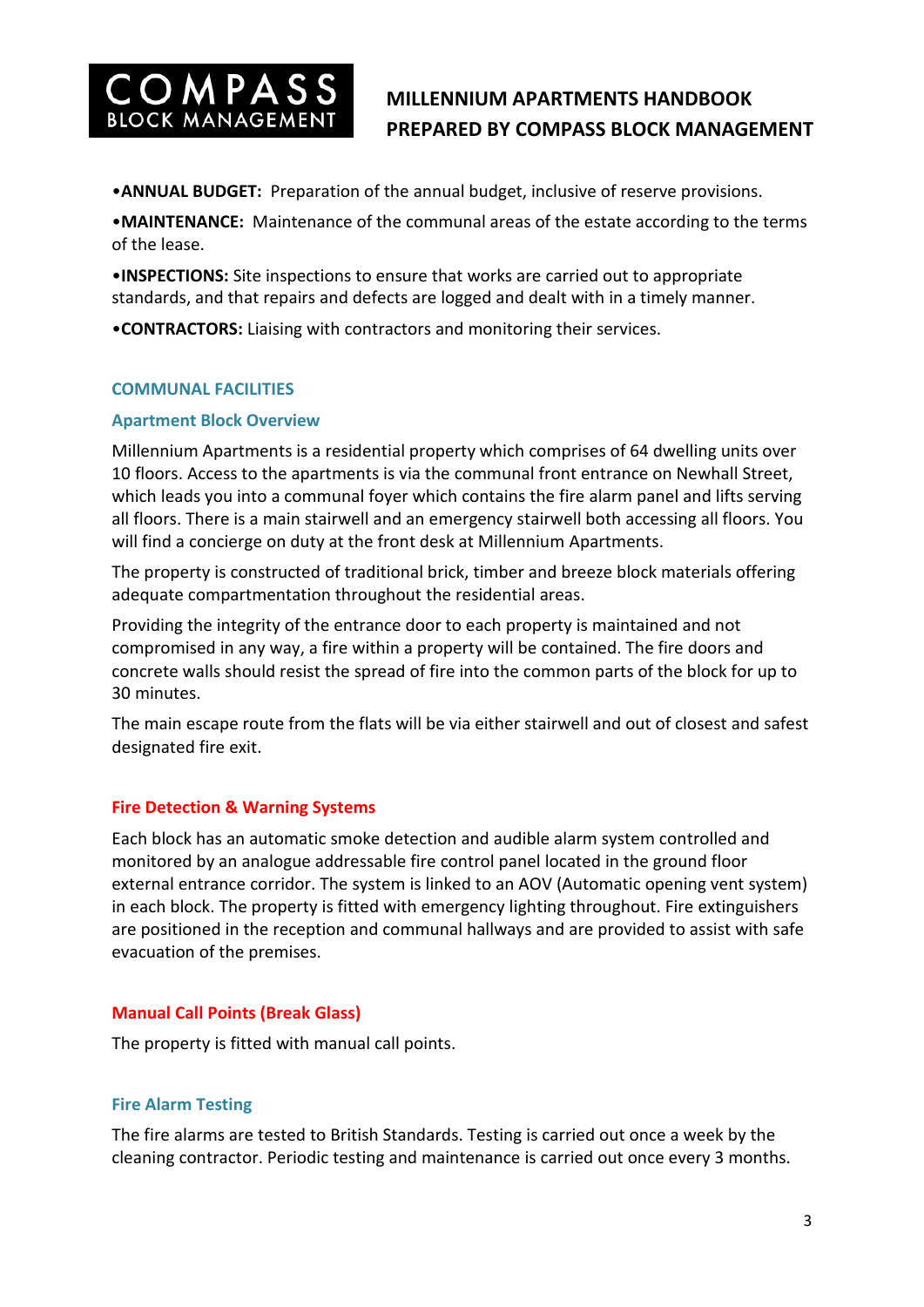

## **Logging a Maintenance Issue**

All communal maintenance issues must be reported to us via our online reporting system. This is monitored between 9.00am and 5.30pm from Monday to Friday.

To access the online reporting system, please go to [www.compass-bm.com](http://www.compass-bm.com/) and click 'Report a problem in your development'.

**For all URGENT block communal maintenance issues occurring out of hours (i.e. after 5.30pm Monday-Friday, at weekends and on bank holidays), please contact our emergency service on 0345 606 7660.**

### **Waste Collection**

Birmingham City Council collects your refuse and recycling. The bin store is located in the car park.

We kindly request that all residents follow these basic rules: -

- All rubbish must be properly sealed in plastic bags, preferably bin liners.
- Please do not leave waste outside your front door during the day or overnight, but take it straight to the estate refuse bins.
- Rubbish must not be left in communal areas.
- Items such as cardboard boxes should be collapsed before being put in a paladin.

### **Arranging a Bulky Waste Collection**

If you wish to dispose of bulky waste items such as furniture, white goods and garden waste, you must organise this. Birmingham City Council will collect bulky waste for a fee of £23 per 6 items.

When you arrange a collection you will be asked to make sure the items are presented properly, so please make sure that:

- Small articles are put in a sealed bag; otherwise they may get left behind.
- Sofas, beds and carpets are covered.
- Branches and wood are tied and there are no sharp items (i.e. nails) remaining.
- Glass items are taped (including TV screens).
- The items you would want taken are clearly separated from any other items on your property.

To book a bulky waste collection with Birmingham City Council, please go to [www.birmingham.gov.uk/info/20009/waste\\_and\\_recycling.](http://www.birmingham.gov.uk/info/20009/waste_and_recycling) Please do not leave bulky waste items in and around the bins store, or anywhere else on site, as they will not be collected.

### **Cleaning**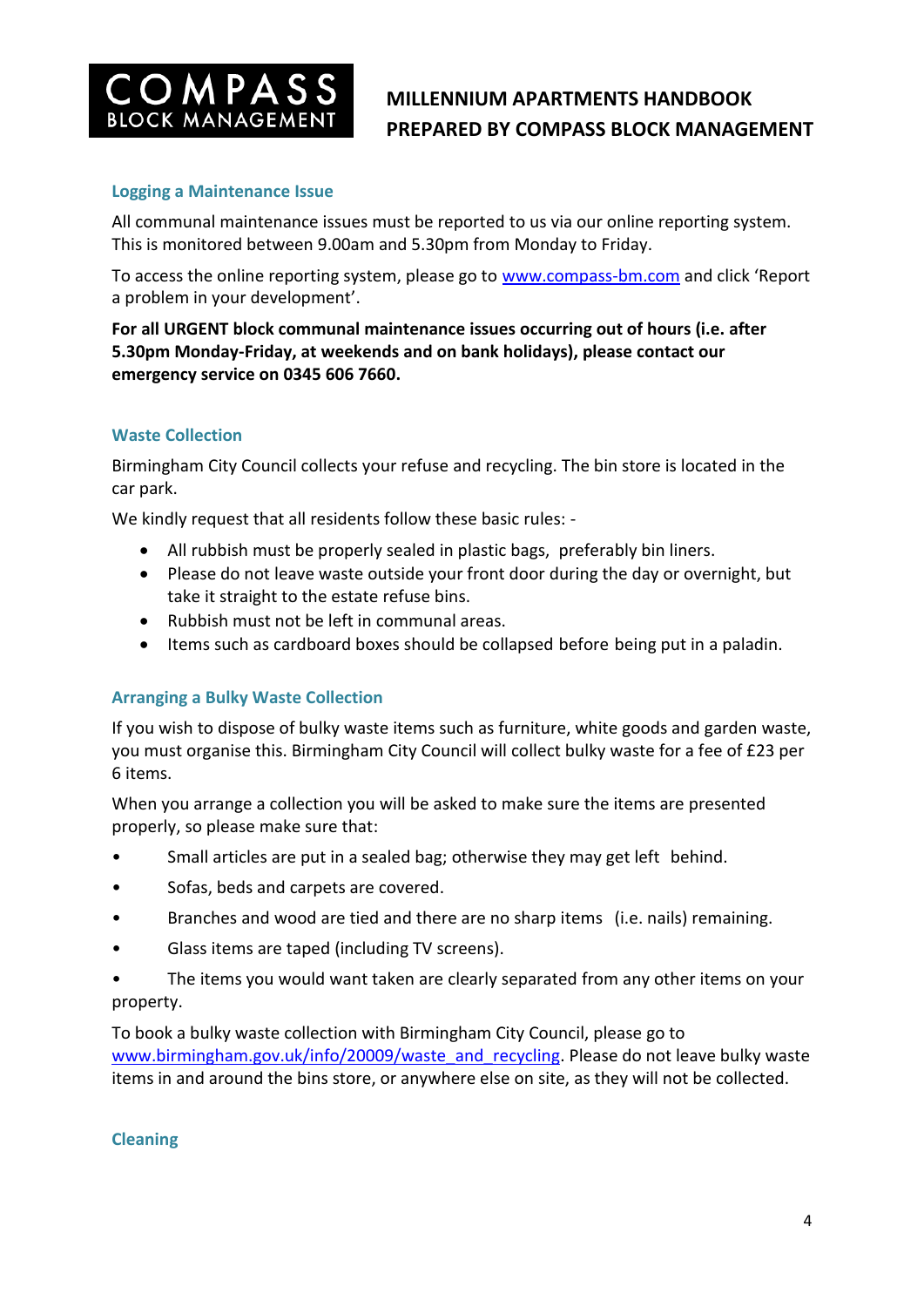

Internal cleaning is carried out daily from Monday to Saturday. Window cleaning is carried out once every 2 months throughout the year. You will receive a leaflet in your letterbox a few days before the window clean is due to be carried out.

## **SECURITY**

### **Front Doors**

Access to the apartment block is by fob only. If you wish to purchase a replacement fob, please speak to the concierge. If you experience a problem with the door not locking, or the intercom system not working, please report this to us immediately at [www.compass](http://www.compass-bm.com/)[bm.com.](http://www.compass-bm.com/)

## **Meter Cupboard Doors: Access to Electricity Meters, TV Satellite Systems, BT systems and Water Stopcocks**

Access to the meter room is by using a combination door key by entering **C2468Y** (*Please note: some locks you need to turn left or right*). We kindly request that all residents ensure the door is locked closed behind you when leaving this room. If you experience a problem with any meter door not locking, please report this to us immediately at [www.compass](http://www.compass-bm.com/)[bm.com.](http://www.compass-bm.com/)

### **Car Park Gates**

Access to the car park is via the motorised gates using a car park fob. If you wish to purchase a replacement fob, please speak to the concierge. If you experience a problem with the car park gates, please report this to us immediately at [www.compass-bm.com.](http://www.compass-bm.com/)

### **PARKING**

- Do not park or allow to be parked any car van or other vehicle on any part of the Open Spaces (other than on the parking space allocated to the Premises and save only to such extent and subject to such conditions as may be permitted by law and such other regulations as may be imposed by the Landlord or its Managing Agents) Only park in your designated car park space.
- Do not use the said parking space allocated to the Premises for any purpose other than the parking of a currently insured and roadworthy private motor vehicle or motor cycle and not to park or allow to be parked any other form of transport on the said parking space nor to work on or service such vehicle so parked and for the avoidance of doubt no commercial vehicle over 30 cwt or caravan shall be parked on the said parking space.
- Please do not obstruct the entrance to the car park.
- Please do not store petrol or other inflammable materials in your parking space or garage (other than the petrol in your vehicle).
- Children must not play in car parking areas.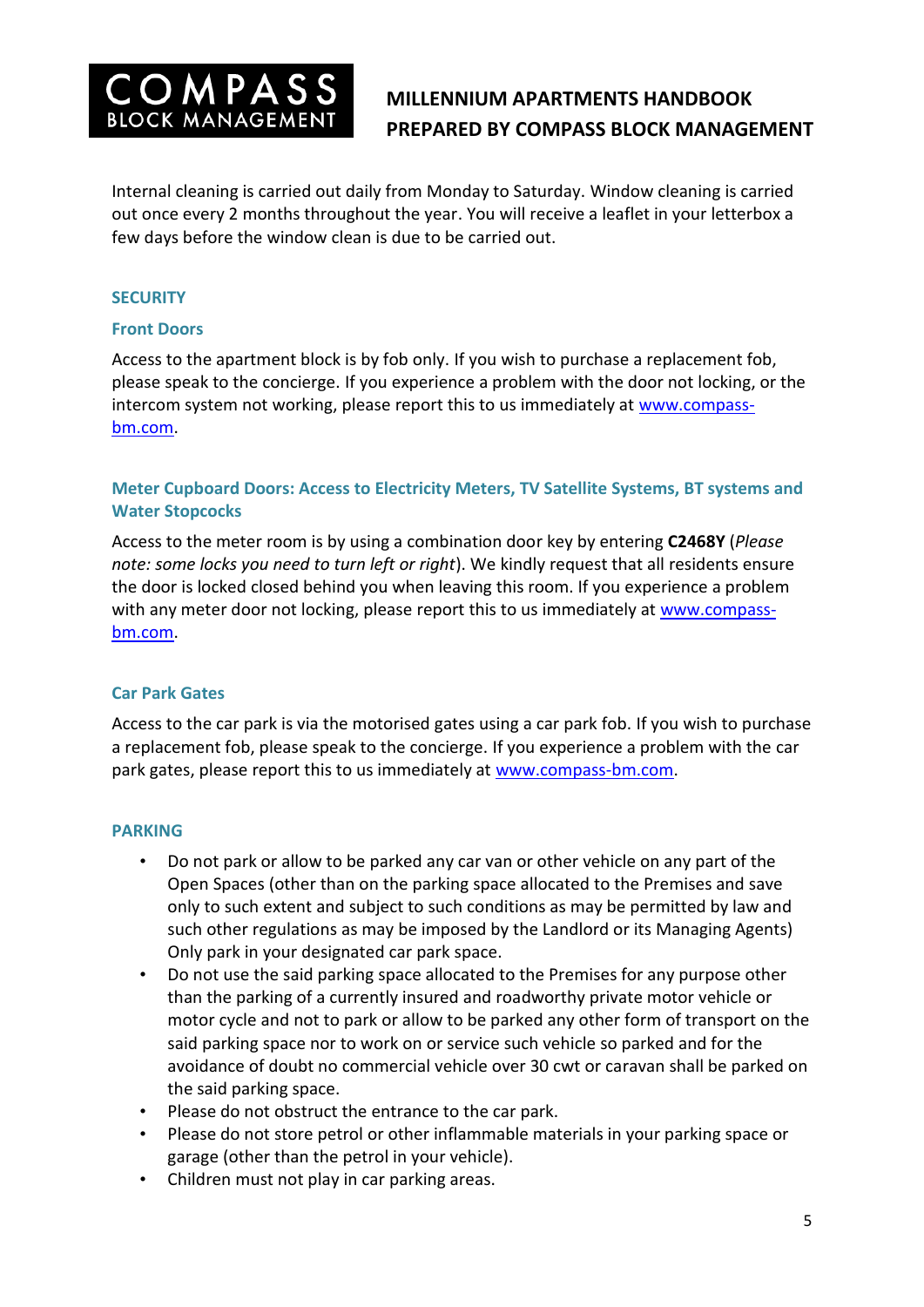

- Please do not use your parking space or garage for storage and keep it clean and tidy.
- Please do not park or leave your vehicle on any part of the estate not designated as a parking.

## **Visitor Parking**

Please ensure that your guests are aware that there are no visitor parking areas within the estate and that all parking spaces on the estate are the private property of other residents and not to be used.

If you have contractor or trade visitors then, for the purpose of loading and unloading only, short term parking at the entrance to your block or house is permitted.

## **RULES & REGULATIONS**

## *Common Parts of the Apartment Blocks*

Furniture is not permitted in the common parts on safety grounds. These areas should at no time be used for storage of other items such as cycles and shoes, etc. Flammable material must never be placed in common areas.

#### *Noise*

Generally the apartments are well insulated for sound. However, slamming doors can cause inconvenience to your neighbours and your consideration is requested in this matter.

In general please avoid high levels of noise which can be disruptive to other residents, particularly at night time.

The volume of TVs and other sound equipment should also be controlled to avoid nuisance to your neighbours, particularly at night.

### *Smoking*

In line with legislation, smoking is not permitted within any of the common areas of any building on the estate.

Do not throw cigarette ends out of any windows.

### *Private Works*

From time to time you may want to instruct contractors to undertake some type of refurbishment (e.g. fit new kitchen) to your property.

There is the potential for nuisance if you allow your contractors to damage or create a mess in the communal areas, if they impede access, or from excessive noise. Consequently, contractors must be properly supervised to ensure any disruption is kept to an absolute minimum.

Also, as weekend and evening working is particularly anti-social in a residential environment, contractors are required to work only on weekdays and during normal working hours.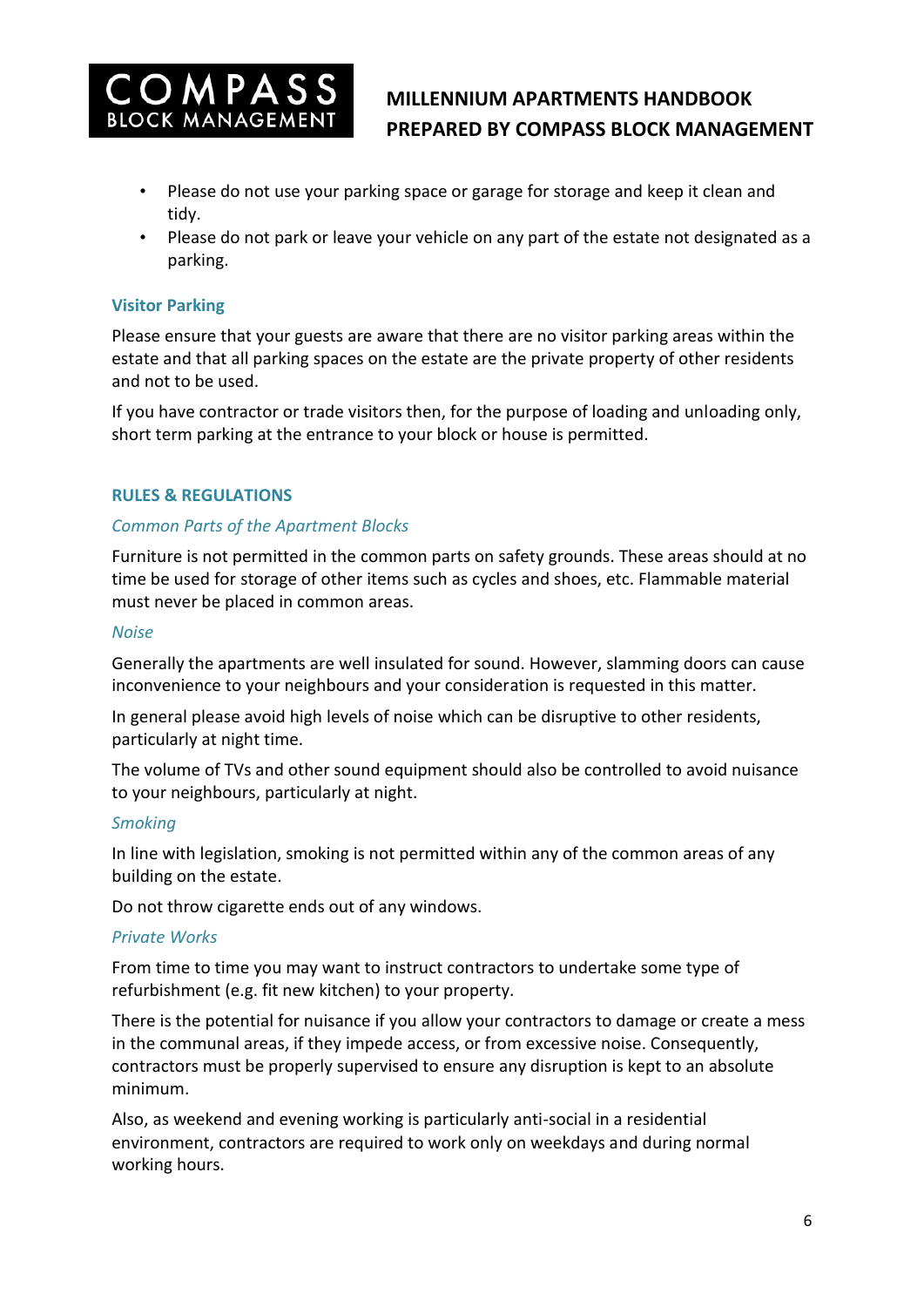

Residents are responsible for disposal of any and all waste material generated by themselves and their contractors.

## **Lease Regulations**

These are summarised below as a guide. If you have any queries, you may always contact the Property Manager for further advice.

## *The Apartments*

- Do not obstruct the entrances, landings, staircases and fire escapes at any time.
- Please close all entrance doors securely after entry/exit.
- Do not grant access to persons not known to you. This includes apartment entrances and external gates.
- Please do not allow children to play in the common parts of the building or grounds.
- Access to meter cupboards to read your electric meter is by using the Combination Lock.
- Do not to keep any animal in the Apartment (other than a guide dog) without the Landlord's prior written approval.
- Do not to allow any noise or music in the Apartment so as to be audible outside the Apartment between 11.00 pm and 8.00 am or so as to be audible outside the Apartment at other times if any of the other residents object.
- Do not cause a nuisance, damage, annoyance or inconvenience to the Landlord, the Management Company or the other residents

## *The Estate and Grounds*

• For safety reasons we would particularly ask that children be accompanied in the vicinity of the car park areas within the estate.

Also, for the convenience of your fellow residents, we would respectfully ask you to observe the following guidelines:

- Please accompany children under the age of eight years.
- Please do not obstruct footpaths.
- Please do not cause a nuisance to other residents.
- Do not hang or expose any clothes or washing on the Property so as to be visible from outside the Property.
- Do not park on the Paving Slabs and only Park in your designated parking space.

## *Sub-Letting of Apartments*

- For fuller details of the lease restrictions related to sub-letting, please refer to your Lease.
- Please inform the Property Manager of any new letting.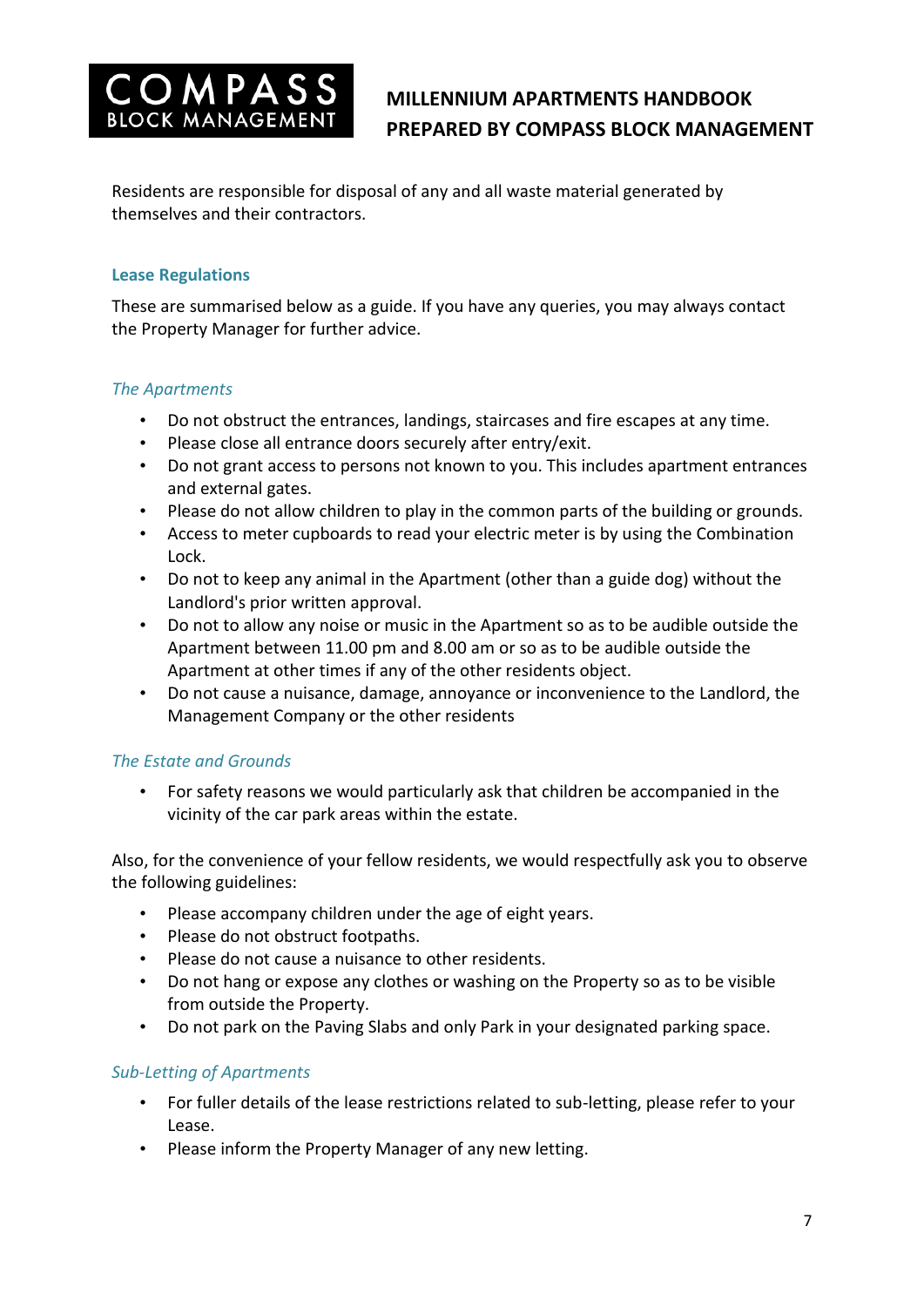

• You are reminded that a valid gas safety certificate is required by law for rented properties with gas.

Remember, as the property owner you are responsible for your tenant's actions, so careful selection is highly recommended to minimise the risk of potential liability.

## *Vacant Apartments*

If your apartment is likely to be left empty for more than seven days, please make arrangements for the property to be monitored for security and maintenance purposes.

You may well find that this is a requirement of your contents insurance.

## *Modification to Apartments*

To ensure that no modifications to the plumbing, or internal alteration to apartments are implemented that may compromise other apartments, such modifications or alterations may only be undertaken with the prior written consent of the Managing Agent.

Please note that no work should be done to the balcony, doors or windows without consulting the Managing Agent in order to maintain the architectural integrity of the buildings.

No reasonable request will be refused, but failure to comply with any requirements may require that the property be reinstated to its original condition.

## *Digital TV*

Owners have a choice of Sky TV (**NOT** including Sky Q, Sky Plus and HDTV), Freeview Digital TV or equivalent via an owner's personal Sky or Digital TV box.

## **IF FIRE BREAKS OUT IN YOUR PROPERTY**

Inform others present.

If possible close doors and windows to containthe fire.

DO NOT attempt to try to put out the fire.

All occupants of the property where the fire started should make their way out of the building inan orderly fashion, via the nearest emergency escape route.

Where disabled or elderly persons are in the property, they may need help to escape.

DO NOT use any lifts.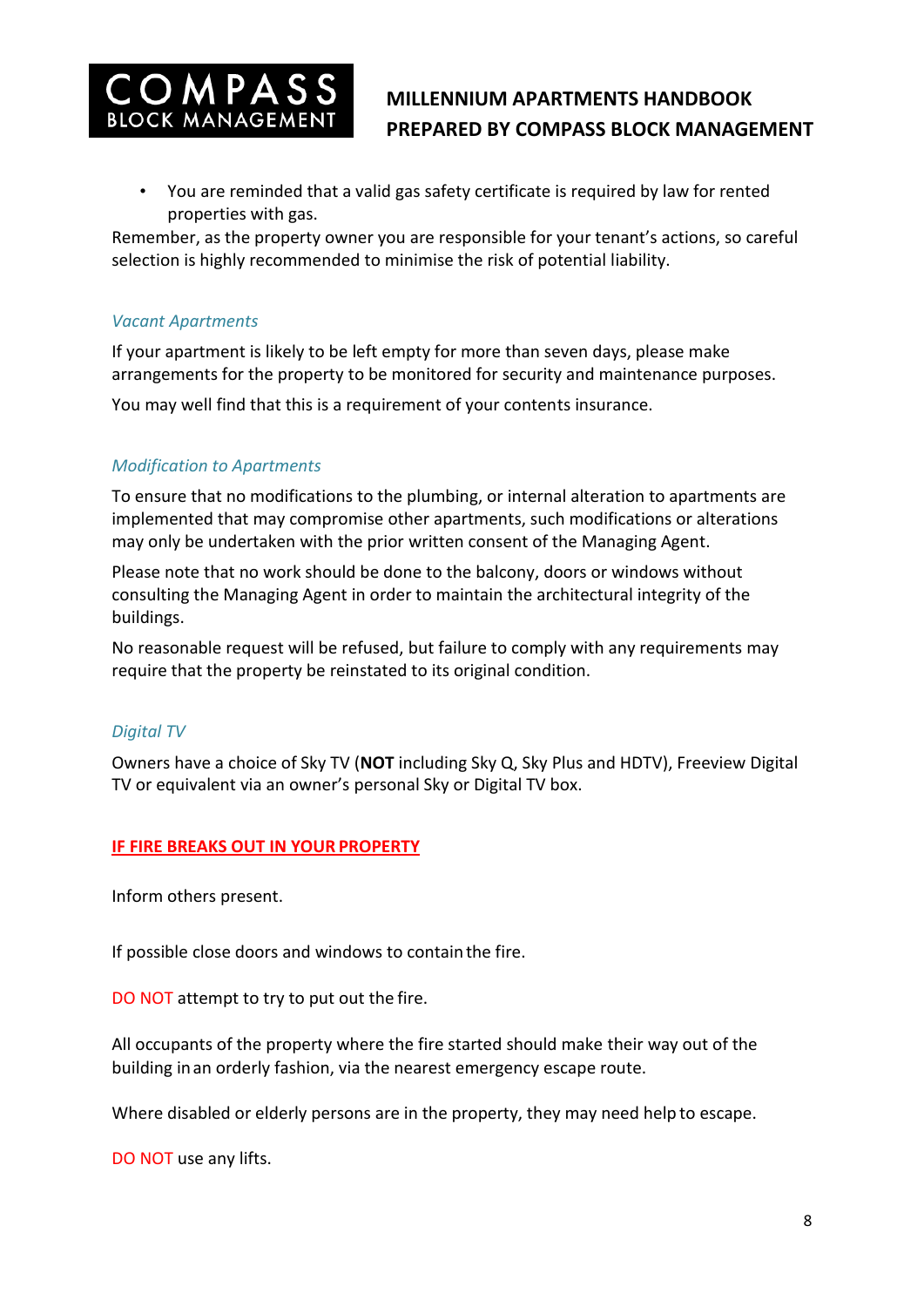

DO NOT use a balcony, unless it is a designated escape route fromthe building.

Call Fire Services: dial 999 and ask for the Fire Service.

Give the operator the telephone number you are calling from and state clearly that a fire exists at **Millennium Apartments, 95 Newhall Street, Birmingham B3 1BA**

DO NOT end the call until the address has been repeated by the Fire Service.

Once safely out of the building, DO NOT re-enter.

#### **IF FIRE BREAKS OUT IN THE COMMUNAL AREAS**

DO NOT attempt to try to put out the fire.

Call the Fire Services: dial 999 and ask for the Fire Service.

Give the operator the telephone number you are calling from and state clearly that a fire exists at: **Millennium Apartments, 95 Newhall Street, Birmingham, B3 1BA**

DO NOT end the call until the address has been repeated by the Fire Service

Stay in your apartment, unless it is affected by smoke or heat, or until the Fire Services have instructed you to evacuate.

If possible, close all doors and windows to limit the spread of fire.

If the Fire Services have instructed you to evacuate leave the building via the nearest emergency escape route.

DO NOT use a balcony, unless it is a designated escape route fromthe building.

Once safely out DO NOT re-enter the building

#### **IF YOU ARE CUT OFF BY FIRE**

Try to remain calm.

Close the door nearest to the fire and use towel sheets, or othersuitable material to block any gaps around the door. This will help stop smoke from entering the room. If possible, go to the window, open it and shout for help. If the room becomes smoke filled, go down to floor level. It will be easierto breathe as the smoke will rise upwards.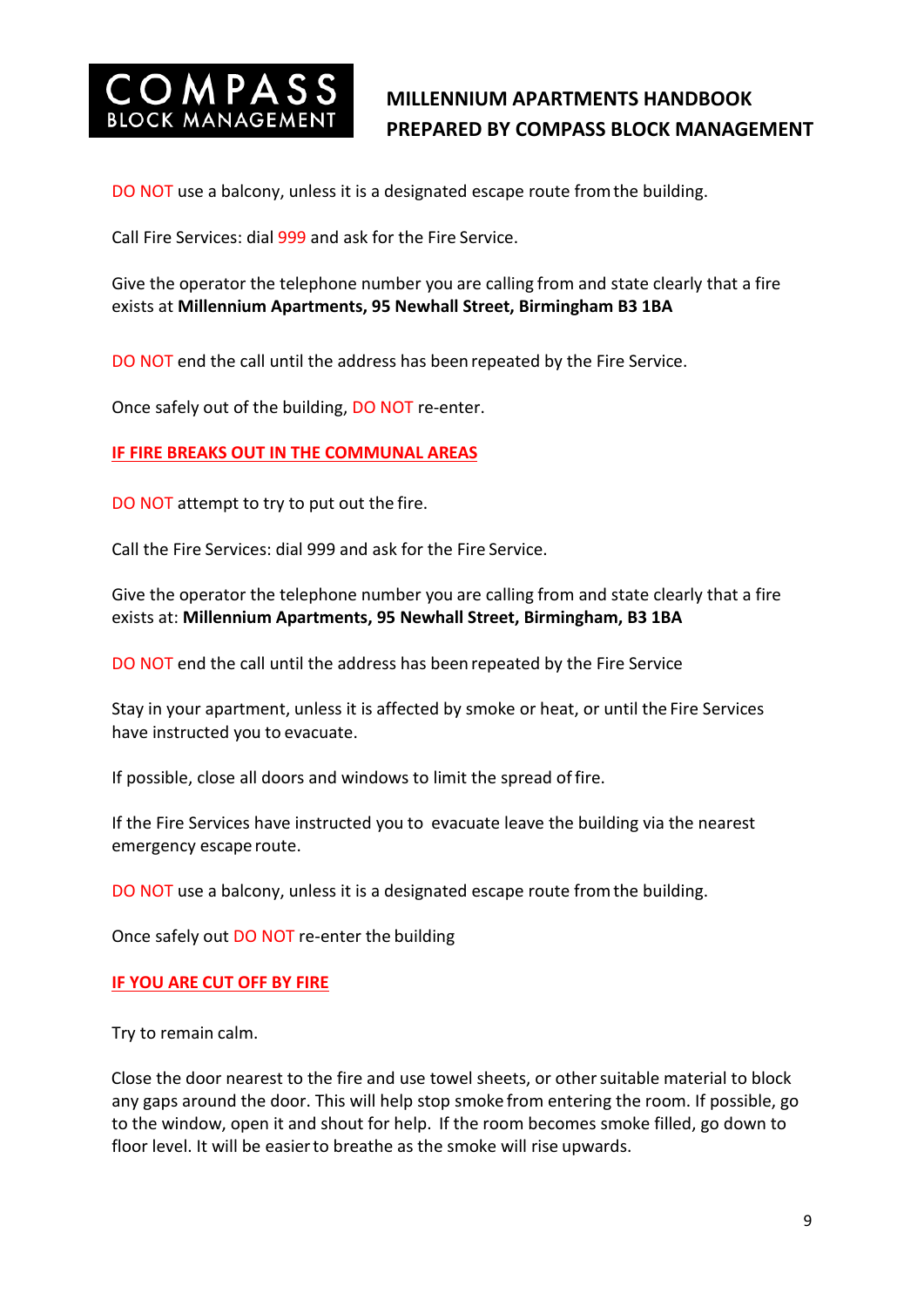

If you are in immediate danger from fire and are not higher than the first floor of a building, it may be possible to drop to the ground without injuryprovided you get out of the window feet first and lower yourself to the full extent ofyour arms before dropping. Soft furnishings dropped first from the window will break your fall and limit the danger of injury.

## **Fire Alarm Faults**

If you notice any fault relating to the fire alarm, please report this immediately using the online reporting system, which can be accessed at [www.compass-bm.com.](http://www.compass-bm.com/)

To report a fault out of hours, please contact our emergency service on 0345 606 7660.

## **ABOUT THE MANAGING AGENT**

Compass Block Management is a division of York Laurent, dealing specifically with residential and commercial block management.

York Laurent was established in 1997 as a wholly independent residential management, lettings and sales consultancy.

The principal aim of Compass Block Management is to offer a professional service to meet the challenges and day-to-day needs of landlords, tenants and developers.

Compass Block Management has a strong reputation for proactive management of residential apartment schemes and currently manages schemes in Birmingham, Coventry, Leicester, Derby, Nottingham, Mansfield and Bristol. We principally act for Residential Management Companies, but we also act, or have acted for clients such as Bellway Homes, Kings Oak, Miller Homes, Taylor Woodrow, Hammersons and KPMG.

### **COMPLAINT HANDLING**

### **Customer Complaints Handling Procedure**

York Laurent Limited is a member of The Association of Residential Managing Agents (ARMA) and accordingly adheres to their code of practice.

We endeavour to provide the highest standards of service to all our Leaseholders and to ensure your interests are safeguarded, we offer the following complaints procedure: -

• If you believe you have a complaint, please put your complaint in writing and write in the first instance to the "The Office Manager" at the address below with your corresponding return address: -

### **Compass Block Management**

### **12/13 Frederick Street**

**Birmingham**

**B1 3HE**

• ARMA members have 8 weeks to resolve the complaint.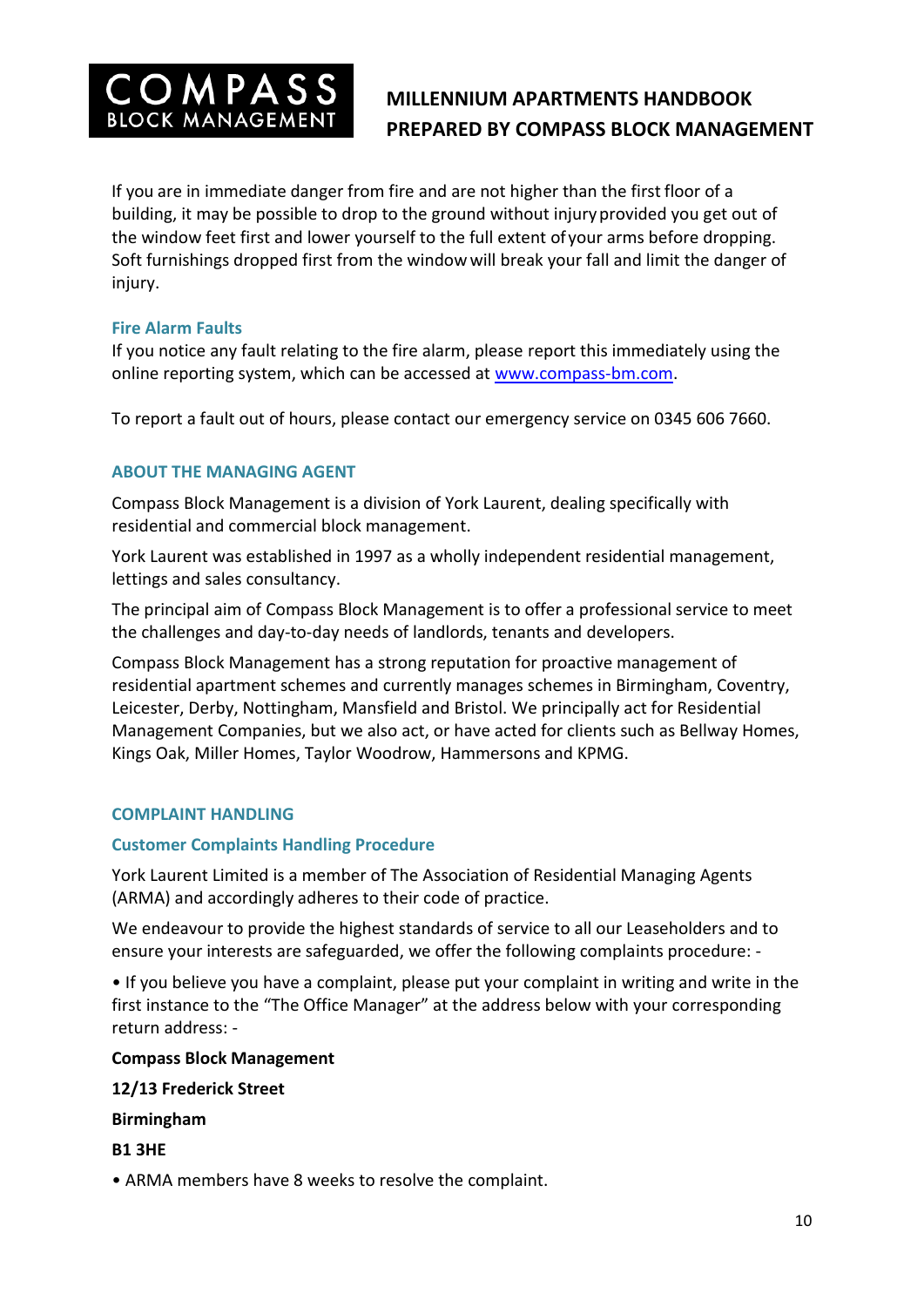

• The complaint will be acknowledged in writing within 5 working days of date stamp receipt.

• If we require further clarification of any point of your written complaint we will request this from you by telephone and confirm in writing.

• The complaint will be investigated by a designated individual in the Management Department in accordance with established in-house procedures.

• The Property Manager responsible will write a formal written outcome of the investigation and this will be sent to you within 28 days of our written acknowledgement.

• If you feel the outcome of the investigation has failed to address or resolve part or all of your complaint, you may request a further review, which will be dealt with in writing by the Director in charge of the Management Department.

• If you remain dissatisfied by the end of the 8 week period you then have the opportunity to refer the complaint to our member's ombudsman at the following address: -

## **The Property Ombudsman Limited**

## **Milford House**

## **43-55 Milford Street**

### **Salisbury**

## **SP1 2BP**

Before you submit your complaint please check out the complaint guidance notes in the regulation area of the ARMA website [www.arma.org.uk](http://www.arma.org.uk/)

## **ADMINISTRATION**

### **Service Charges**

The Service charge year runs to the 31<sup>st</sup> December. Your interim service charge contribution is payable in two equal instalments due  $1<sup>st</sup>$  January and  $1<sup>st</sup>$  July.

The Service Charge comprises the costs and expenses incurred by the Management Company in providing services to the general estate including the buildings, grounds and staff.

An estimate of this expenditure is prepared prior to the start of each service charge year, from which your interim charge is calculated. Owners & Leaseholders then pay a percentage contribution of the estimate on account, half-yearly in advance.

A Sinking Fund has been established to contribute to future expenditure on major items.

## **Payments**

Applications for payment are issued by the Managing Agent, usually slightly in advance of due dates to enable prompt payment. Interest and charges may be incurred if payments are not received within 14 days of the due date.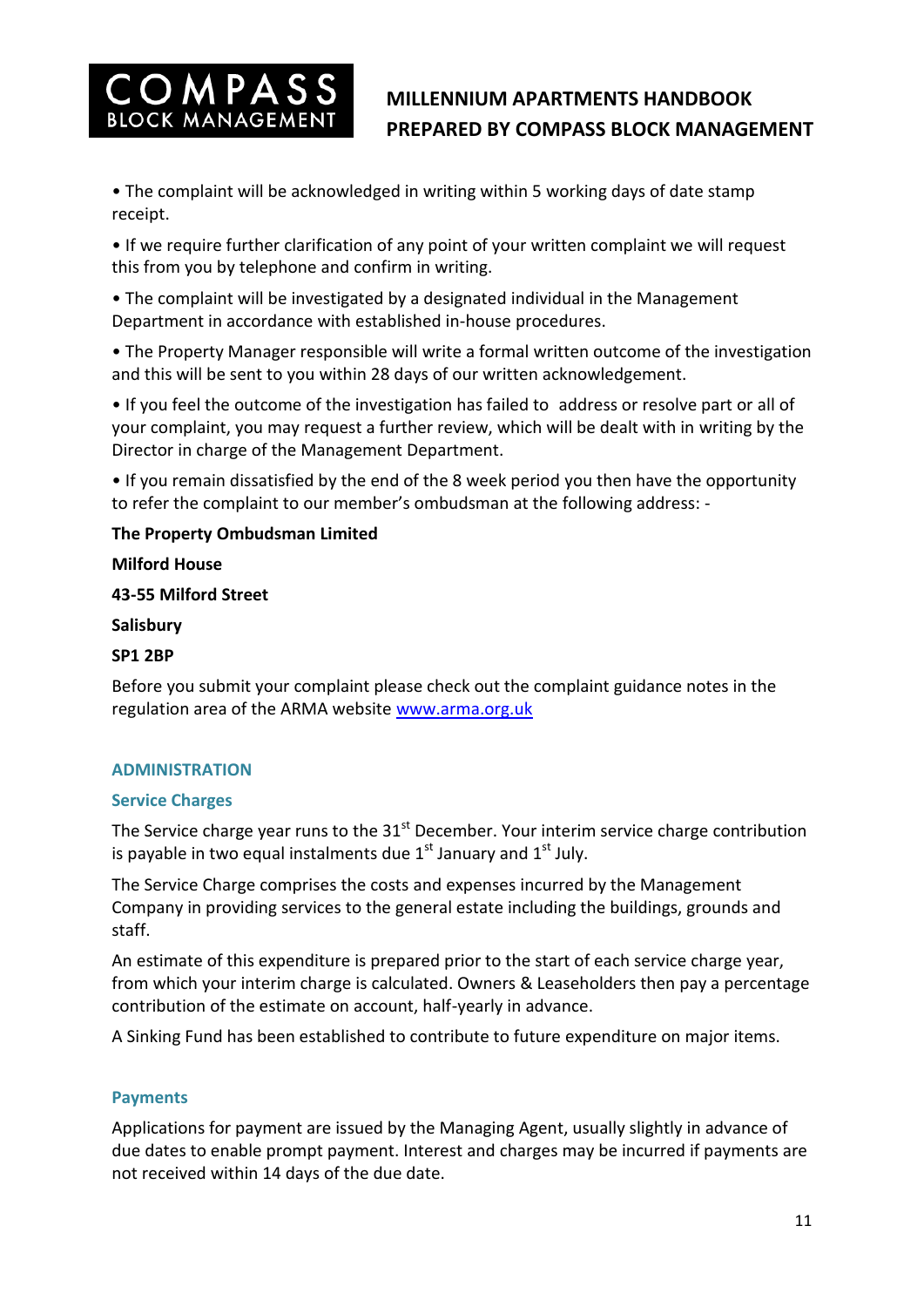

The applications will show the available methods of payment.

**We would request that if possible, all shareholders please pay their service charge by electronic transfer to help minimise costs.**

#### **Insurance**

Important: Please remember that your furnishings, carpets and personal belongings are not covered by any buildings insurance policy and we would recommend that you arrange personal contents cover. Also, vehicles and other personal property left on the estate are not covered.

In the event you need to make a claim, please contact your Property Manager who will provide advice and guidance for each claim.

#### **Rights as a Lessee**

Please refer to the provided 6 page advisory leaflet which will explain the following: -

- Right to challenge the reasonableness of service charges.
- To be consulted prior to major works and long term agreements.
- To be sent Annual Statement of Accounts for service charges within 6 months of the Year End.
- Service charge demands to be accompanied by a summary of rights and obligations.
- Entitlement to know who the freeholder is.
- Entitlement to "quiet enjoyment" see Lease.

#### **Responsibilities as a Lessee**

As a Leaseholders and Freeholders under the terms of your Lease/Deed you are required to take responsibility and abide to certain conditions such as:

- To abide by the terms of the Lease e.g. alterations, subletting, assignments, etc.
- To take a responsible attitude towards security, health and safety, etc.
- To be a considerate neighbour.
- To take responsibility for repairs, maintenance, contents insurance, etc. in your property.
- To report any other problems to the managing agent.
- If there is any doubt as to who is responsible for any particular matter, to check the lease and then if still not sure, consult the managing agent for guidance.

#### **Useful Numbers**

Emergency Services, Fire/Ambulance/Police: 999 Emergencies Only

Police - ALL non-emergency calls: 101

City Hospital – Casualty: 0121 554 3801